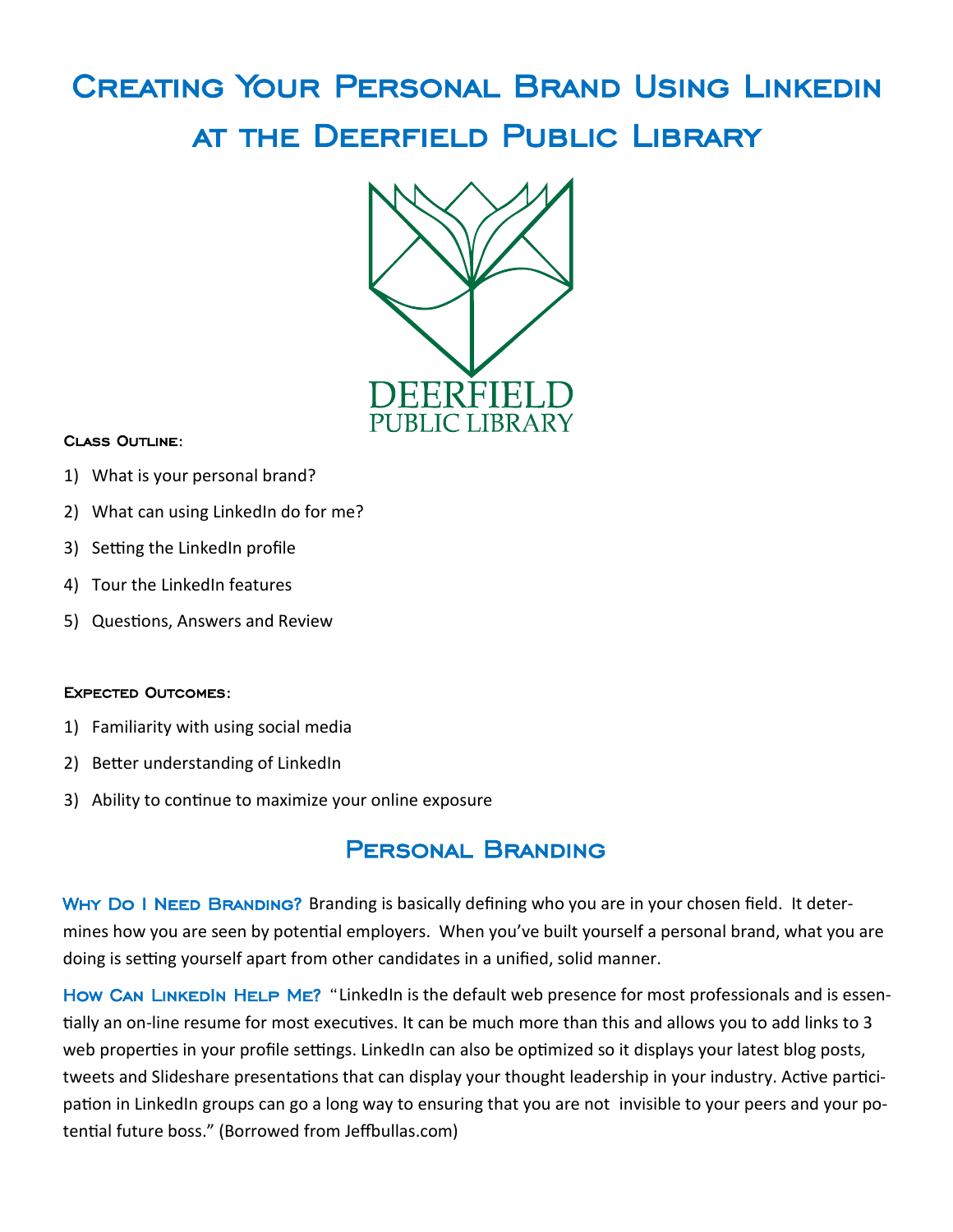# **GETTING STARTED**

| <b>/ Rebecca Hiscott</b><br>$\bullet$<br>Editorial Intern at Mashable<br>Brooklyn, New York   Writing and Editing |                             | Recommended for you<br>v   |  |
|-------------------------------------------------------------------------------------------------------------------|-----------------------------|----------------------------|--|
|                                                                                                                   |                             | l€<br>Summary              |  |
|                                                                                                                   |                             | ⋒<br>Projects              |  |
| <b>Done editing</b>                                                                                               | 194<br>connections          | <b>Inv</b> Publications    |  |
| www.linkedin.com/pub/rebecca-hiscott/57/716/b12/ Edit                                                             | <b>By Edit Contact Info</b> | 闰<br><b>Test Scores</b>    |  |
| <b>Activity</b>                                                                                                   |                             |                            |  |
| Background                                                                                                        |                             | You can also add.          |  |
|                                                                                                                   | $F_{+}$ + 1                 | 回<br>Courses               |  |
| Summary                                                                                                           |                             | <b>R</b> Patents           |  |
|                                                                                                                   |                             | Certifications             |  |
| + Add a summary                                                                                                   |                             | 两<br>Volunteering & Causes |  |

Creating your profile on LinkedIn is pretty intuitive. You simply fill in the sections that are required. You can add extra "goodies" that will be specific to your professional path. LinkedIn is different from other technologies because it is meant to be a growing, living thing. As you add things to your professional life, you should be adding them to your LinkedIn profile.



### LINKEDIN RECOMMENDS YOU ADD:

- Industry and postal code
- A current position with description
- Two more positions
- Education
- At least five skills
- Profile photo
- At least 50 connections
- A summary
- Work samples or projects
- Volunteer experience